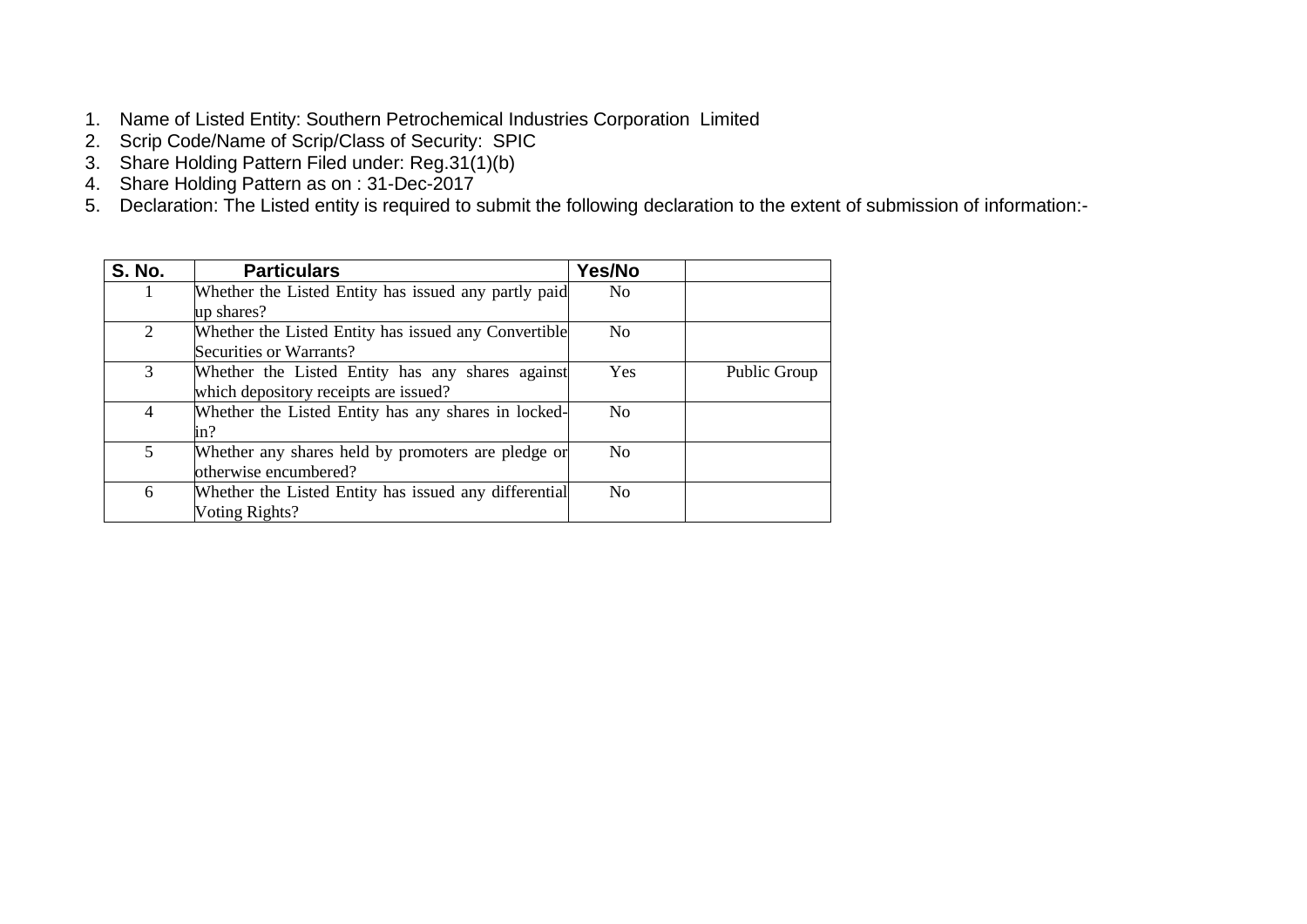# Table I - Summary Statement holding of specified securities

| Catego<br>ry<br>(I)     | Category of<br>shareholder<br>(II)             | Nos. of<br>shareh<br>olders<br>(III) | No. of fully<br>paid up<br>equity<br>shares<br>held<br>(IV) | No. of<br>Partly<br>paid-up<br>equity<br>shares<br>held<br>(V) | No. of<br>shares<br>underlying<br><b>Depository</b><br><b>Receipts</b><br>$(VI)$ - | <b>Total</b><br>nos.<br>shares<br>held<br>$(VII) =$<br>$(V)+(V)+$<br>$\overline{(VI)}$ | <b>Shareholding</b><br>as a % of total<br>no. of shares<br>(calculated as<br>per SCRR,<br>$\frac{1957}{(VIII)}$ |                             | <b>Number of Voting Rights</b><br>held in each class of | securities<br>(IX) |                                                 | No. of<br><b>Shares</b><br><b>Underlying</b><br><b>Outstanding</b><br>convertible<br>securities<br><i>(including</i> | Shareholding,<br>as a % assuming<br>full conversion<br>of convertible<br>securities (as a<br>percentage of<br>diluted share | <b>Number of</b><br><u>(XII)</u> | Locked in<br>shares                                |            | <b>Number of</b><br><b>Shares</b><br>pledged or<br>otherwise<br>encumbered<br>(XIII) | <b>Number of</b><br>equity<br>shares held<br>in<br>dematerializ<br>ed form |
|-------------------------|------------------------------------------------|--------------------------------------|-------------------------------------------------------------|----------------------------------------------------------------|------------------------------------------------------------------------------------|----------------------------------------------------------------------------------------|-----------------------------------------------------------------------------------------------------------------|-----------------------------|---------------------------------------------------------|--------------------|-------------------------------------------------|----------------------------------------------------------------------------------------------------------------------|-----------------------------------------------------------------------------------------------------------------------------|----------------------------------|----------------------------------------------------|------------|--------------------------------------------------------------------------------------|----------------------------------------------------------------------------|
|                         |                                                |                                      |                                                             |                                                                |                                                                                    |                                                                                        | As a % of<br>$(A+B+C2)$                                                                                         | Clas<br>s<br>$\frac{eg}{X}$ | No of Voting<br><b>Rights</b><br>Clas<br>s<br>eg:y      | Tot<br>al          | <b>Total</b><br>as a<br>$%$ of<br>$(A+B+$<br>C) | <b>Warrants)</b><br>$\overline{(\mathsf{X})}$                                                                        | capital)<br>$(XI) = (VII)+(X)$<br>As a % of<br>$(A+B+C2)$                                                                   | No.<br>(a)                       | As a<br>% of<br>total<br>Shar<br>es<br>held<br>(b) | No.<br>(a) | As a<br>$%$ of<br>total<br><b>Share</b><br>s held<br>(b)                             | (XIV)                                                                      |
| A                       | Promoter &<br>Promoter<br>Group                | 13                                   | 100666630                                                   |                                                                |                                                                                    | 100666 49.43<br>638                                                                    |                                                                                                                 | 1006 0<br>6663<br>8         |                                                         | 666<br>638         | 100 49.43 0                                     |                                                                                                                      | 49.43                                                                                                                       | ∩                                | 0.00                                               |            |                                                                                      | 10066648                                                                   |
| $\overline{B}$          | Public                                         | 66947                                | 860318980                                                   |                                                                | 16941800 102973 50.57                                                              | 698                                                                                    |                                                                                                                 | 1029 0<br>7369<br>8         |                                                         | 102<br>973<br>698  | 50.57 0                                         |                                                                                                                      | 50.57                                                                                                                       | 0                                | 0.00                                               |            |                                                                                      | 81370393                                                                   |
| $\overline{\mathsf{C}}$ | Non<br>Promoter-<br>Non Public                 |                                      | 169418000                                                   |                                                                |                                                                                    | 169418 8.32<br>00                                                                      |                                                                                                                 |                             |                                                         |                    | 0.00                                            |                                                                                                                      | 0.00                                                                                                                        |                                  | 0.00                                               |            | 0.00                                                                                 | 16941800                                                                   |
| C1                      | <b>Shares</b><br>underlying<br><b>DRs</b>      |                                      | 169418000                                                   |                                                                |                                                                                    | 169418 0.00<br>00                                                                      |                                                                                                                 | O.                          | ∩                                                       | N                  | 0.00                                            |                                                                                                                      | 0.00                                                                                                                        |                                  | 0.00                                               |            |                                                                                      | 16941800                                                                   |
| $\overline{\text{C2}}$  | Shares held<br>by<br>Employee<br><b>Trusts</b> | $\Omega$                             | $\Omega$                                                    |                                                                |                                                                                    |                                                                                        | 0.00                                                                                                            | 0                           | 0                                                       | 0                  | 0.00                                            | ⋂                                                                                                                    | 0.00                                                                                                                        | 0                                | 0.00                                               |            |                                                                                      |                                                                            |
|                         | Total                                          | 66961                                | 203640330                                                   |                                                                | 16941800220582                                                                     | 136                                                                                    | 100.00                                                                                                          | 2036 0<br>4033<br>6         |                                                         | 640 0<br>336       | 203 100.0 0                                     |                                                                                                                      | 100.00                                                                                                                      | <sup>0</sup>                     | 0.00                                               |            |                                                                                      | 19897868                                                                   |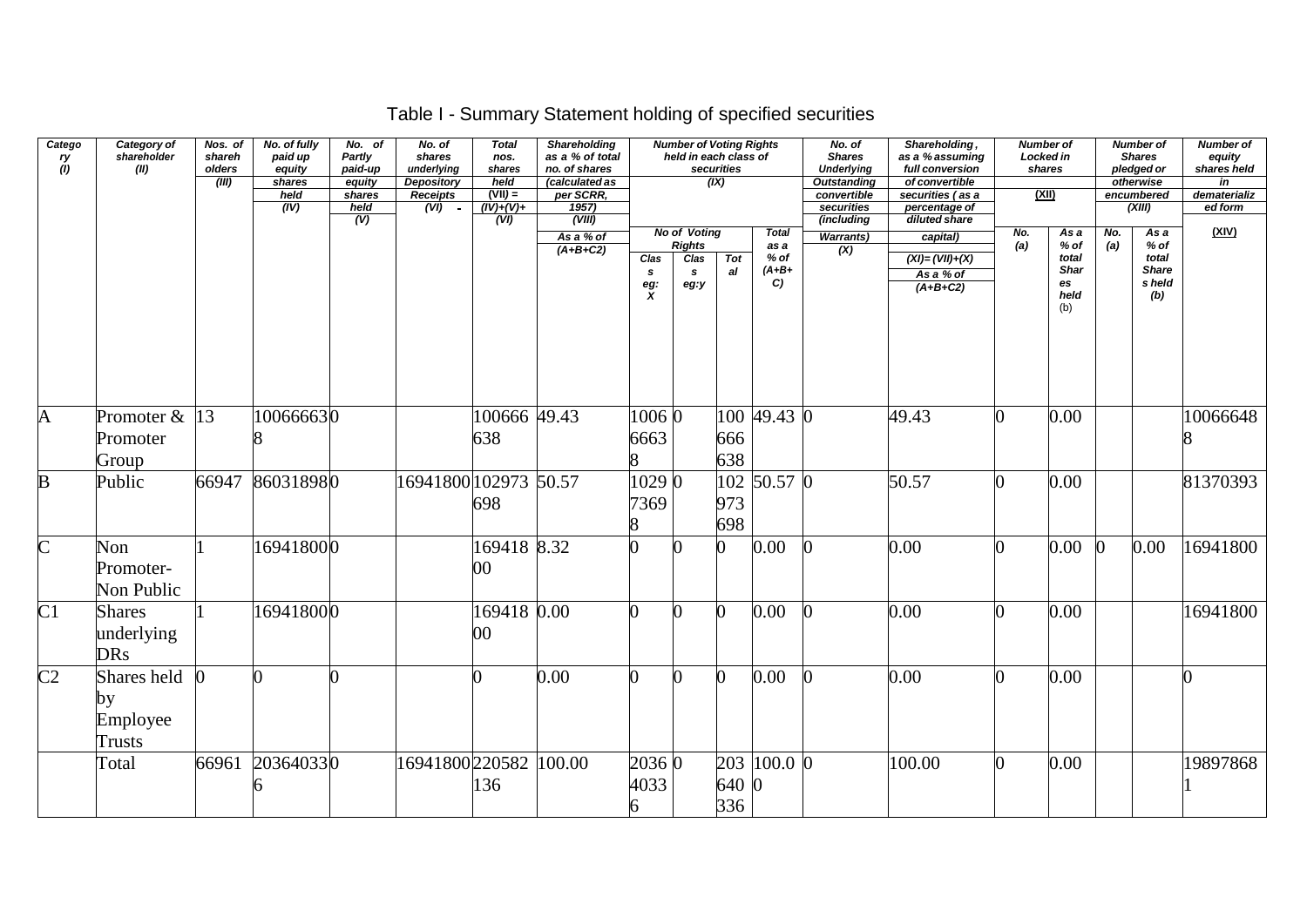|    | <b>Category &amp; Name</b> | PAN         | No. of         | No. of     | Partly           | Nos. of                  | <b>Total</b>   | <b>Sharehol</b>       |                  | <b>Number of Voting Rights held in</b> |                 |                         | No. of                                  | Shareholdin              | <b>Number of</b> |                      |     | <b>Number of</b>        | <b>Number of</b>  |
|----|----------------------------|-------------|----------------|------------|------------------|--------------------------|----------------|-----------------------|------------------|----------------------------------------|-----------------|-------------------------|-----------------------------------------|--------------------------|------------------|----------------------|-----|-------------------------|-------------------|
|    | of the                     | (II)        | shareh         | fully      | paid-up          | shares                   | nos.           | $\overline{ding}$ %   |                  | each class of securities               |                 |                         | <b>Shares</b>                           | $g$ , as a $%$           |                  | <b>Locked in</b>     |     | <b>Shares</b>           | equity            |
|    | <b>Shareholders</b><br>(1) |             | older<br>(III) | paid<br>иp | equity<br>shares | underlying<br>Depository | shares<br>held | calculate<br>d as per |                  |                                        | (IX)            |                         | <b>Underlying</b><br><b>Outstanding</b> | assuming<br>full         |                  | shares<br>(XII)      |     | pledged or<br>otherwise | shares held<br>in |
|    |                            |             |                | equity     | held             | <b>Receipts</b>          | $(VII =$       | SCRR,                 |                  |                                        |                 |                         | convertible                             | conversion               |                  |                      |     | encumbered              | dematerializ      |
|    |                            |             |                | share      | (V)              | $\overline{(V)}$         | $IV+V+VI$      | 1957                  |                  |                                        |                 |                         | securities                              | Οf                       |                  |                      |     | (XIII)                  | ed form           |
|    |                            |             |                | s held     |                  |                          |                |                       |                  | <b>No of Voting Rights</b>             |                 | <b>Total as</b>         | (including                              | convertible              | No.              | As a                 | No. | As a                    | (XIV)             |
|    |                            |             |                | (IV)       |                  |                          |                | As a % of             |                  |                                        |                 | a % of                  | <b>Warrants</b> )                       | securities (             | (a)              | $%$ of               | (a) | $%$ of                  |                   |
|    |                            |             |                |            |                  |                          |                | $(A+B+C2)$<br>(VIII)  |                  |                                        |                 | <b>Total</b>            | (X)                                     | as a                     |                  | total<br><b>Shar</b> |     | total<br>share          |                   |
|    |                            |             |                |            |                  |                          |                |                       | Class            | <b>Class</b><br>$\mathbf{v}$           | <b>Tot</b>      | <b>Voting</b><br>rights |                                         | percentage<br>of diluted |                  | es                   |     | s held                  |                   |
|    |                            |             |                |            |                  |                          |                |                       | $\boldsymbol{x}$ |                                        | a               |                         |                                         | share                    |                  | held                 |     | (b)                     |                   |
|    |                            |             |                |            |                  |                          |                |                       |                  |                                        |                 |                         |                                         | capital)                 |                  | (b)                  |     |                         |                   |
|    |                            |             |                |            |                  |                          |                |                       |                  |                                        |                 |                         |                                         | $(XI) =$                 |                  |                      |     |                         |                   |
|    |                            |             |                |            |                  |                          |                |                       |                  |                                        |                 |                         |                                         | (VII)+(X) as a<br>$%$ of |                  |                      |     |                         |                   |
|    |                            |             |                |            |                  |                          |                |                       |                  |                                        |                 |                         |                                         | $A+B+C2$                 |                  |                      |     |                         |                   |
|    |                            |             |                |            |                  |                          |                |                       |                  |                                        |                 |                         |                                         |                          |                  |                      |     |                         |                   |
|    | Indian                     |             | 0              |            |                  | $\Omega$                 |                | 0.00                  |                  |                                        | 0               | 0.00                    |                                         | 0.00                     | 0                | 0.00                 |     |                         |                   |
|    | Individuals/Hindu          |             | $\overline{2}$ | 45450 0    |                  |                          | 45450          | 0.02                  | 454500           |                                        | 454             | 0.02                    |                                         | 0.02                     | 0                | 0.00                 |     |                         | 45450             |
|    | undivided Family           |             |                |            |                  |                          |                |                       |                  |                                        | 50              |                         |                                         |                          |                  |                      |     |                         |                   |
|    |                            |             |                |            |                  |                          |                |                       |                  |                                        |                 |                         |                                         |                          |                  |                      |     |                         |                   |
|    | ASHWIN C MUTHIAH           | <b>AAEP</b> |                | 45         |                  |                          | 45             | 0.00                  | 45               |                                        | $\overline{45}$ | 0.00                    |                                         | 0.00                     | O.               | 0.00                 |     |                         | 45                |
|    |                            | A414        |                |            |                  |                          |                |                       |                  |                                        |                 |                         |                                         |                          |                  |                      |     |                         |                   |
|    |                            | 8H          |                |            |                  |                          |                |                       |                  |                                        |                 |                         |                                         |                          |                  |                      |     |                         |                   |
|    |                            |             |                |            |                  |                          |                |                       |                  |                                        |                 |                         |                                         |                          |                  |                      |     |                         |                   |
|    | DR A C MUTHIAH             | <b>AESP</b> |                | 45405 0    |                  |                          | 45405          | 0.02                  | 454050           |                                        | 454             | 0.02                    |                                         | 0.02                     | ∩                | 0.00                 |     |                         | 45405             |
|    |                            | M797        |                |            |                  |                          |                |                       |                  |                                        | 05              |                         |                                         |                          |                  |                      |     |                         |                   |
|    |                            |             |                |            |                  |                          |                |                       |                  |                                        |                 |                         |                                         |                          |                  |                      |     |                         |                   |
|    |                            | 6H          |                |            |                  |                          |                |                       |                  |                                        |                 |                         |                                         |                          |                  |                      |     |                         |                   |
|    | Central Government/        |             |                | 88400 0    |                  |                          | 8840000 4.34   |                       | 884000           |                                        |                 | 884 4.34                |                                         | 4.34                     | ∩                | 0.00                 |     |                         | 8840000           |
|    | State Government(s)        |             |                | $\rm 00$   |                  |                          |                |                       | 00               |                                        | 000             |                         |                                         |                          |                  |                      |     |                         |                   |
|    |                            |             |                |            |                  |                          |                |                       |                  |                                        |                 |                         |                                         |                          |                  |                      |     |                         |                   |
|    |                            |             |                |            |                  |                          |                |                       |                  |                                        |                 |                         |                                         |                          |                  |                      |     |                         |                   |
|    | <b>TAMILNADU</b>           | AAA         |                | 88400 0    |                  |                          | 8840000 4.34   |                       | 884000           |                                        | 884             | 4.34                    |                                         | 4.34                     | 0                | 0.00                 |     |                         | 8840000           |
|    | <b>INDUSTRIAL</b>          | CT34        |                | $00\,$     |                  |                          |                |                       | 00               |                                        | 000             |                         |                                         |                          |                  |                      |     |                         |                   |
|    |                            |             |                |            |                  |                          |                |                       |                  |                                        |                 |                         |                                         |                          |                  |                      |     |                         |                   |
|    | <b>DEVELOPMENT</b>         | 09P         |                |            |                  |                          |                |                       |                  |                                        |                 |                         |                                         |                          |                  |                      |     |                         |                   |
|    | <b>CORPORATION</b>         |             |                |            |                  |                          |                |                       |                  |                                        |                 |                         |                                         |                          |                  |                      |     |                         |                   |
|    |                            |             |                |            |                  |                          |                |                       |                  |                                        |                 |                         |                                         |                          |                  |                      |     |                         |                   |
|    | <b>LIMITED</b>             |             |                |            |                  |                          |                |                       |                  |                                        |                 |                         |                                         |                          |                  |                      |     |                         |                   |
|    | Financial Institutions/    |             | O              |            |                  |                          |                | 0.00                  |                  |                                        | O               | 0.00                    |                                         | 0.00                     | 0                | 0.00                 |     |                         |                   |
|    | <b>Banks</b>               |             |                |            |                  |                          |                |                       |                  |                                        |                 |                         |                                         |                          |                  |                      |     |                         |                   |
|    |                            |             |                |            |                  |                          |                |                       |                  |                                        |                 |                         |                                         |                          |                  |                      |     |                         |                   |
| d. | Any Other (specify)        |             |                | 728660     |                  |                          | 7286641 35.78  |                       | 728660           |                                        | 728             | 35.78                   |                                         | 35.78                    | 0                | 0.00                 |     |                         | 72866263          |
|    |                            |             |                | 413        |                  |                          |                |                       | 413              |                                        | 664             |                         |                                         |                          |                  |                      |     |                         |                   |
|    |                            |             |                |            |                  |                          |                |                       |                  |                                        | 3               |                         |                                         |                          |                  |                      |     |                         |                   |
|    |                            |             |                |            |                  |                          |                |                       |                  |                                        |                 |                         |                                         |                          |                  |                      |     |                         |                   |
|    | <b>Body Corporate</b>      |             |                | 728660     |                  |                          | 7286641 35.78  |                       | 728660           |                                        |                 | 728 35.78               |                                         | 35.78                    | 0                | 0.00                 |     |                         | 72866263          |

# Table II - Statement showing shareholding pattern of the Promoter and Promoter Group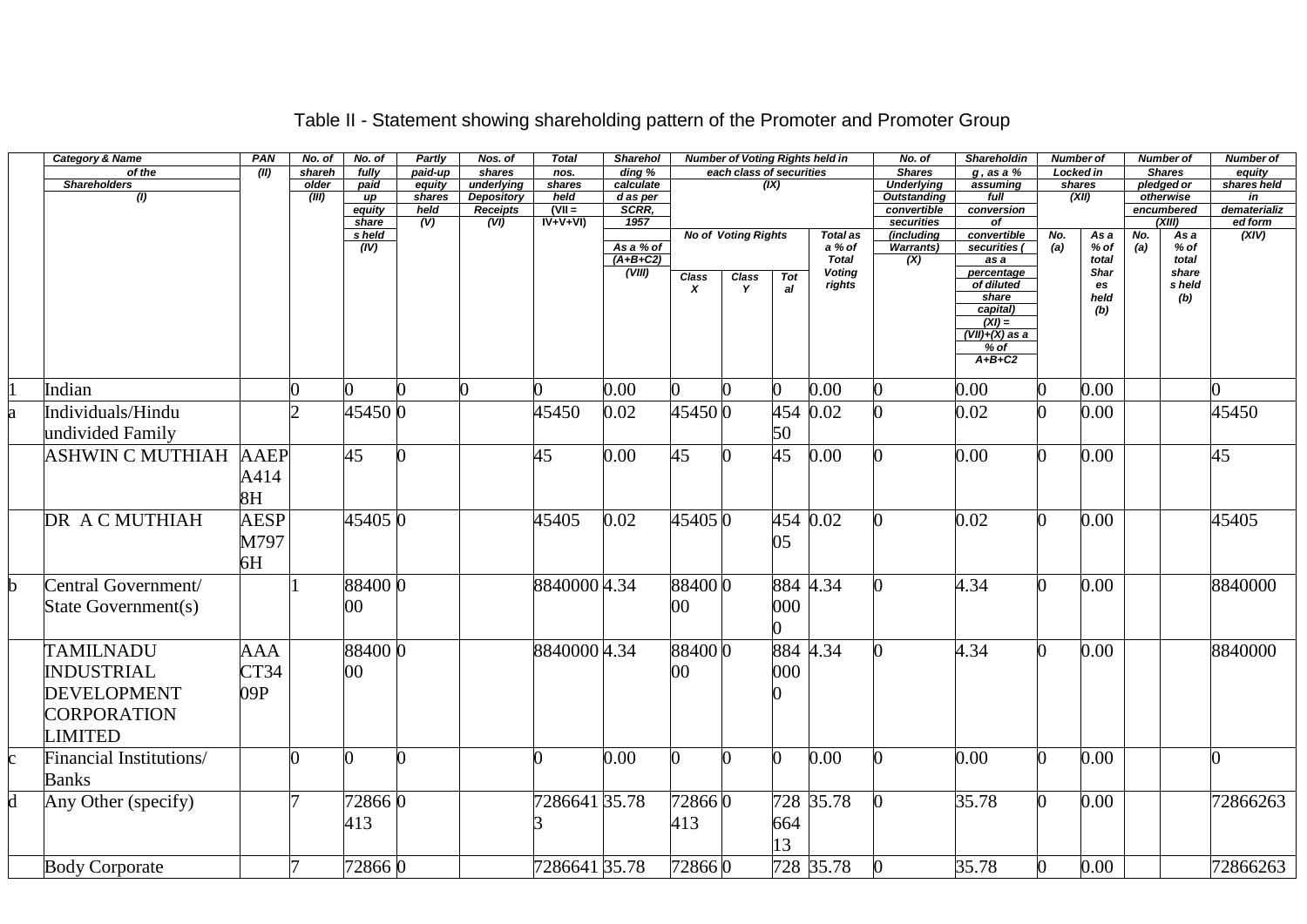|              |                                                                    |                                |    | 413                       |   |                | 3             |      | 413              |   | 664<br>13     |           |   |       |                |      |  |          |
|--------------|--------------------------------------------------------------------|--------------------------------|----|---------------------------|---|----------------|---------------|------|------------------|---|---------------|-----------|---|-------|----------------|------|--|----------|
|              | <b>ACM EDUCATION</b><br><b>FOUNDATION</b>                          | <b>AAA</b><br>CA58<br>09J      |    | 13407 0<br>5              |   |                | 134075        | 0.07 | 134070           |   | 075           | 134 0.07  | n | 0.07  | 0              | 0.00 |  | 134075   |
|              | <b>AMI HOLDINGS</b><br>PRIVATE LIMITED                             | <b>AAB</b><br>CP18<br>77G      |    | 372760<br>700             |   |                | 3727670 18.31 |      | 372760<br>700    |   | 767<br>$00\,$ | 372 18.31 |   | 18.31 | 0              | 0.00 |  | 37276700 |
|              | <b>GOLDNEST TRADING AAB</b><br><b>COLTD</b>                        | CT58<br>94M                    |    | 24234 0<br>00             |   |                | 2423400 1.19  |      | 242340<br>$00\,$ |   | 340           | 242 1.19  |   | 1.19  | 0              | 0.00 |  | 2423400  |
|              | <b>SICAGEN INDIA</b><br><b>LIMITED</b>                             | <b>AAK</b><br>CS57<br>70J      |    | $\overline{30173}0$<br>49 |   |                | 3017349 1.48  |      | 301730<br>49     |   | 734           | 301 1.48  | n | 1.48  | 0              | 0.00 |  | 3017199  |
|              | <b>SOUTH INDIA HOUSE</b><br>ESTATES &<br>PROPERTIES LTD            | AAB<br>CS <sub>05</sub><br>20M |    | 18104 0<br>50             |   |                | 1810450 0.89  |      | 181040<br>50     |   | 045           | 181 0.89  |   | 0.89  | 0              | 0.00 |  | 1810450  |
|              | <b>LOTUS FERTILIZERS</b>                                           | AAB<br>CL01<br>93K             |    | 27995 0<br>454            |   |                | 2799545 13.75 |      | 27995 0<br>454   |   | 954<br>54     | 279 13.75 |   | 13.75 | 0              | 0.00 |  | 27995454 |
|              | <b>SOUTH INDIA</b><br><b>TRAVELS PVT LTD</b>                       | <b>AAA</b><br>CS37<br>92E      |    | 208980                    |   |                | 208985        | 0.10 | 208980           |   | 985           | 208 0.10  | O | 0.10  | $\overline{0}$ | 0.00 |  | 208985   |
|              | Sub-Total $(A)(1)$                                                 |                                | 10 | 817510<br>863             |   | 0              | 817518640.14  |      | 817510<br>863    |   | 518<br>63     | 817 40.14 |   | 40.14 | 0              | 0.00 |  | 81751713 |
|              | Foreign                                                            |                                | ∩  | $\Omega$                  | ∩ | $\overline{0}$ | O             | 0.00 | 0                | ∩ | ∩             | 0.00      | 0 | 0.00  | 0              | 0.00 |  | O.       |
| a            | Individuals (Non-<br>Resident Individuals/<br>Foreign Individuals) |                                |    |                           |   |                |               | 0.00 | n                | ∩ |               | 0.00      | n | 0.00  | 0              | 0.00 |  |          |
| b            | Government                                                         |                                | ∩  | 0                         | n |                |               | 0.00 | $\overline{0}$   | ∩ | ∩             | 0.00      | 0 | 0.00  | $\overline{0}$ | 0.00 |  |          |
| $\mathbf{c}$ | Institutions                                                       |                                | ∩  |                           |   |                |               | 0.00 |                  |   |               | 0.00      |   | 0.00  |                | 0.00 |  |          |
| d            | Foreign Portfolio Investor                                         |                                | 3  | 189140<br>775             |   |                | 18914779.29   |      | 189140<br>775    |   | 147<br>75     | 189 9.29  |   | 9.29  |                | 0.00 |  | 18914775 |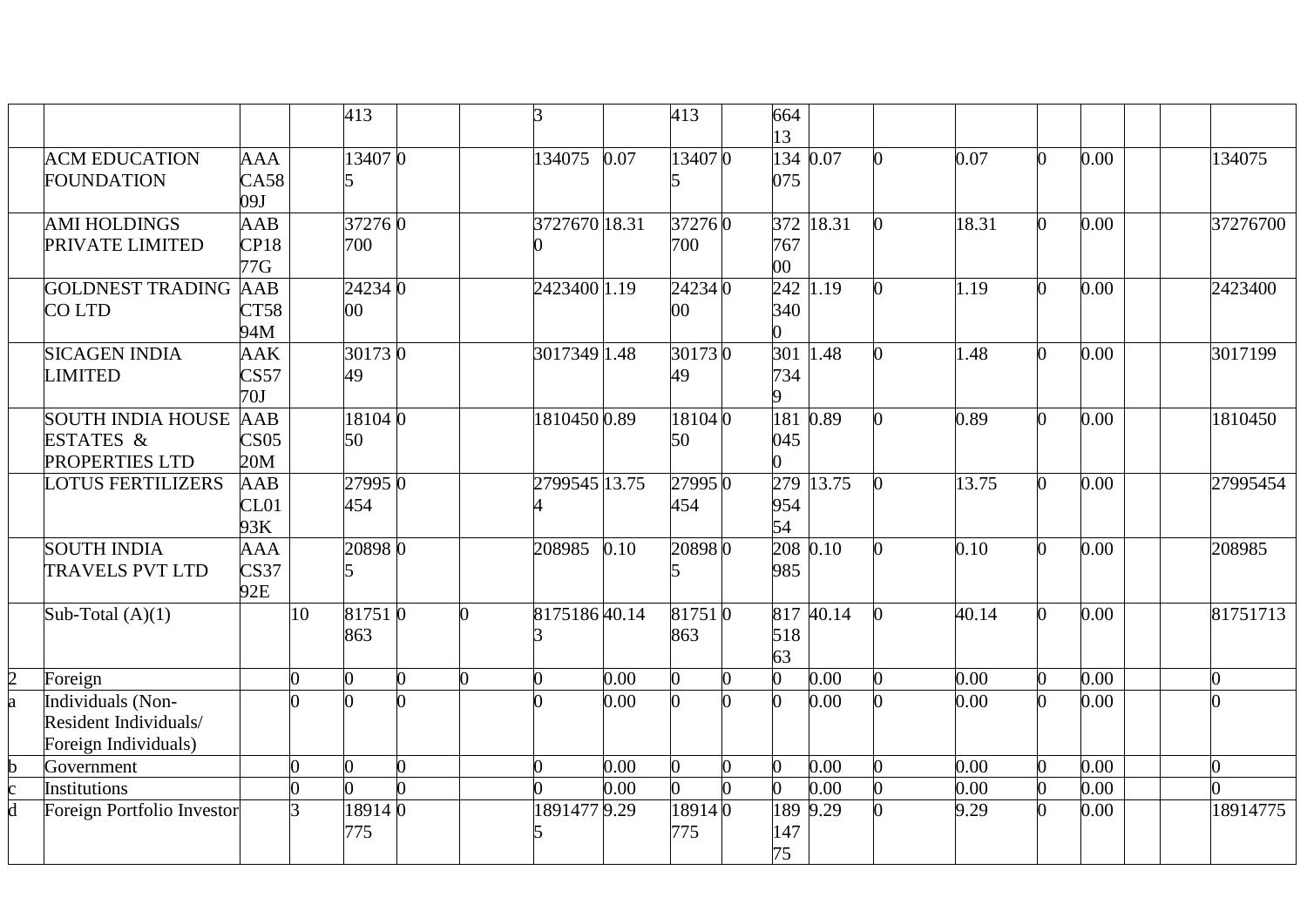| <b>DORNALLY</b>       | <b>AAC</b>       |    | 13220 0 |  | 1322000 0.65 |      | 132200 |     | 132 0.65  | 0.65  | 0.00 | 1322000   |
|-----------------------|------------------|----|---------|--|--------------|------|--------|-----|-----------|-------|------|-----------|
| <b>INVESTMENTS</b>    | CD56             |    | 00      |  |              |      | $00\,$ | 200 |           |       |      |           |
| <b>LIMITED</b>        | 10N              |    |         |  |              |      |        |     |           |       |      |           |
| <b>RANFORD</b>        | <b>AAD</b>       |    | 19100 0 |  | 1910000 0.94 |      | 191000 |     | 191 0.94  | 0.94  | 0.00 | 1910000   |
| <b>INVESTMENTS</b>    | CR54             |    | 00      |  |              |      | $00\,$ | 000 |           |       |      |           |
| <b>LIMITED</b>        | 52K              |    |         |  |              |      |        |     |           |       |      |           |
| <b>FICON HOLDINGS</b> | AAB              |    | 15682 0 |  | 1568277 7.70 |      | 156820 |     | 156 7.70  | 7.70  | 0.00 | 15682775  |
| <b>LIMITED</b>        | CF <sub>06</sub> |    | 775     |  |              |      | 775    | 827 |           |       |      |           |
|                       | 67J              |    |         |  |              |      |        | 75  |           |       |      |           |
| Any Other (specify)   |                  |    |         |  |              | 0.00 |        |     | 0.00      | 0.00  | 0.00 |           |
| Sub-Total $(A)(2)$    |                  |    | 189140  |  | 18914779.29  |      | 189140 |     | 189 9.29  | 9.29  | 0.00 | 18914775  |
|                       |                  |    | 775     |  |              |      | 775    | 147 |           |       |      |           |
|                       |                  |    |         |  |              |      |        | 75  |           |       |      |           |
| Total Shareholding of |                  | 13 | 100660  |  | 100666649.43 |      | 100660 |     | 100 49.43 | 49.43 | 0.00 | 100666488 |
| Promoter and Promoter |                  |    | 6638    |  | 38           |      | 6638   | 666 |           |       |      |           |
| Group $(A)=$          |                  |    |         |  |              |      |        | 638 |           |       |      |           |
| $(A)(1)+(A)(2)$       |                  |    |         |  |              |      |        |     |           |       |      |           |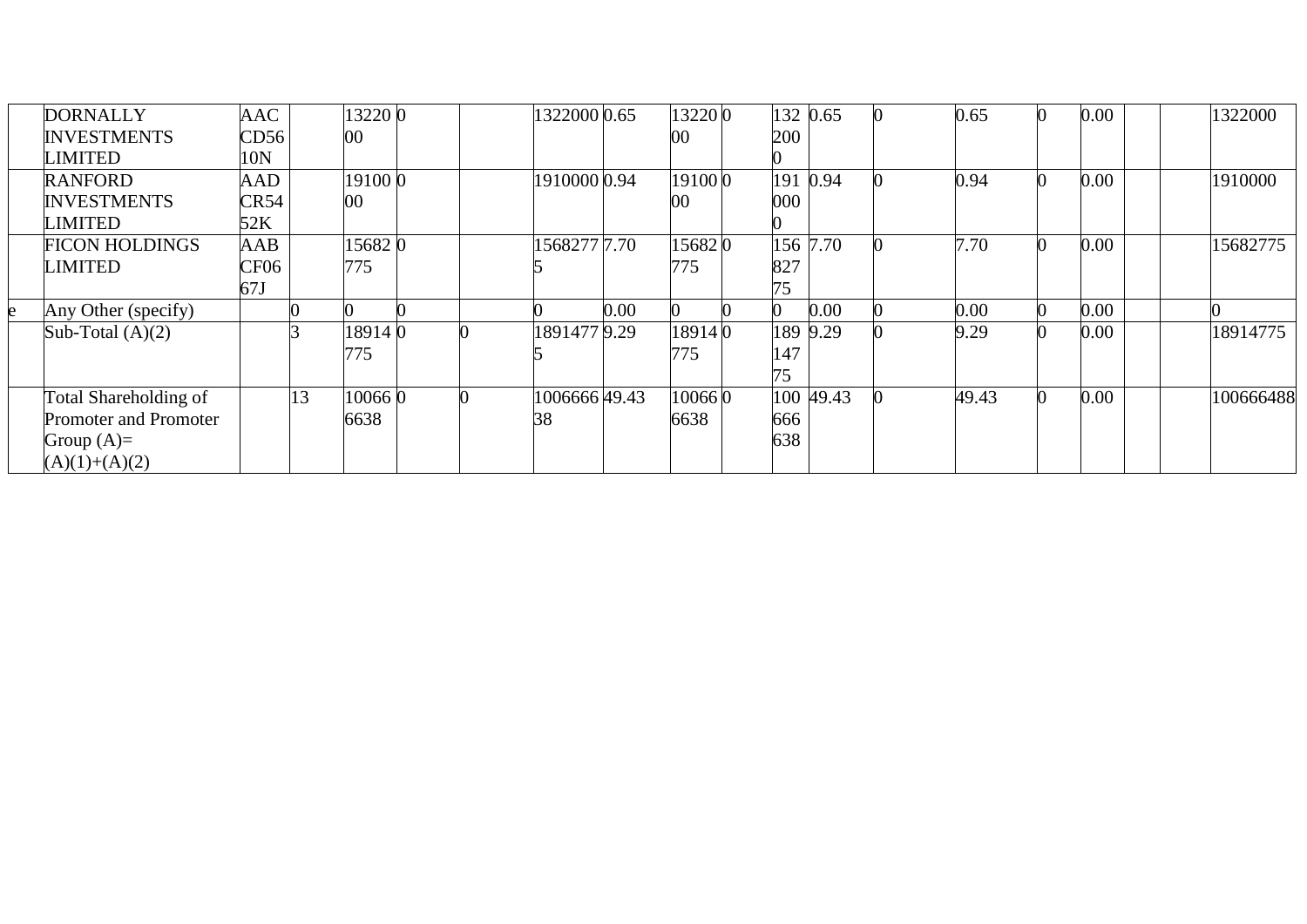# Table III - Statement showing shareholding pattern of the Public shareholder

|                | <b>Category &amp; Name</b><br>of the<br><b>Shareholders</b><br>(1)           | PAN<br>(II) | Nos. of<br>shareh<br>older<br>(III) | No. of<br>fully<br>paid<br>up<br>equity<br>share | <b>Partly</b><br>paid-up<br>equity<br>shares<br>held<br>(V) | Nos. of<br>shares<br>underlying<br>Depository<br>Receipts<br>(VI) | <b>Total</b><br>nos.<br>shares<br>held<br>$VII =$<br>$IV + V + VI$ | <b>Sharehol</b><br>ding %<br>calculate<br>d as per<br>SCRR,<br>1957 |                                  | each class of securities                 | (IX)             | <b>Number of Voting Rights held in</b>                               | No. of<br><b>Shares</b><br><b>Underlying</b><br><b>Outstanding</b><br>convertible<br>securities | <b>Total</b><br>shareholdin<br>$g$ , as a $%$<br>assuming<br>full<br>conversion                   |            | <b>Number of</b><br>Locked in<br>shares<br>(XII)    |                                                  | <b>Number of</b><br><b>Shares</b><br>pledged or<br>otherwise<br>encumbered<br>(XIII) | <b>Number of</b><br>equity<br>shares held<br>in<br>dematerializ<br>ed form |
|----------------|------------------------------------------------------------------------------|-------------|-------------------------------------|--------------------------------------------------|-------------------------------------------------------------|-------------------------------------------------------------------|--------------------------------------------------------------------|---------------------------------------------------------------------|----------------------------------|------------------------------------------|------------------|----------------------------------------------------------------------|-------------------------------------------------------------------------------------------------|---------------------------------------------------------------------------------------------------|------------|-----------------------------------------------------|--------------------------------------------------|--------------------------------------------------------------------------------------|----------------------------------------------------------------------------|
|                |                                                                              |             |                                     | s held<br>(IV)                                   |                                                             |                                                                   |                                                                    | As a % of<br>$(A+B+C2)$<br><b>VIII</b>                              | <b>Class</b><br>$\boldsymbol{x}$ | <b>No of Voting Rights</b><br>Class<br>Y | <b>Tot</b><br>al | <b>Total as</b><br>a % of<br><b>Total</b><br><b>Voting</b><br>rights | (including<br>Warrants)<br>(X)                                                                  | of<br>convertible<br>securities<br>(as a<br>percentage<br>of diluted<br>share<br>capital)<br>(XI) | No.<br>(a) | Asa<br>$%$ of<br>total<br>Shar<br>es<br>held<br>(b) | No.<br>(No<br>t<br>ap<br>pli<br>ca<br>ble<br>(a) | Asa<br>$%$ of<br>total<br>share<br>s held<br>(Not<br>applic<br>able)<br>(b)          | (XIV)                                                                      |
|                | Institutions                                                                 |             | ⋂                                   | 0                                                | 0                                                           |                                                                   |                                                                    | 0.00                                                                | 0                                | 0                                        |                  | 0.00                                                                 |                                                                                                 | 0.00                                                                                              |            | 0.00                                                |                                                  | 0.00                                                                                 | ∩                                                                          |
| $\mathbf{a}$   | Mutual<br>Funds/                                                             |             | 12                                  | 108000                                           |                                                             |                                                                   | 10800                                                              | 0.01                                                                | 108000                           |                                          | 00               | 108 0.01                                                             |                                                                                                 | 0.01                                                                                              |            | 0.00                                                |                                                  |                                                                                      | 900                                                                        |
| $\mathbf b$    | Venture<br>Capital Funds                                                     |             | ∩                                   | ∩                                                |                                                             |                                                                   |                                                                    | 0.00                                                                | 0                                |                                          |                  | 0.00                                                                 |                                                                                                 | 0.00                                                                                              | ∩          | 0.00                                                |                                                  |                                                                                      |                                                                            |
| $\mathbf c$    | Alternate<br>Investment<br>Funds                                             |             | ∩                                   | ∩                                                |                                                             |                                                                   |                                                                    | 0.00                                                                | O                                |                                          |                  | 0.00                                                                 |                                                                                                 | 0.00                                                                                              |            | 0.00                                                |                                                  |                                                                                      |                                                                            |
| $\overline{d}$ | Foreign<br>Venture<br>Capital<br>Investors                                   |             | 0                                   | 0                                                | n                                                           | ∩                                                                 | n                                                                  | 0.00                                                                | 0                                | n                                        |                  | 0.00                                                                 |                                                                                                 | 0.00                                                                                              | O.         | 0.00                                                |                                                  |                                                                                      | ሰ                                                                          |
| $\mathsf{e}$   | Foreign<br>Portfolio<br>Investors                                            |             | 12                                  | 508470                                           |                                                             |                                                                   | 50847                                                              | 0.02                                                                | 508470                           |                                          | 47               | 508 0.02                                                             |                                                                                                 | 0.02                                                                                              |            | 0.00                                                |                                                  |                                                                                      | 42697                                                                      |
| f              | Financial<br>Institutions/<br><b>Banks</b>                                   |             | 54                                  | 516000<br>60                                     |                                                             | ∩                                                                 | 516006 2.53                                                        |                                                                     | 516000<br>60                     |                                          | 006              | 516 2.53                                                             |                                                                                                 | 2.53                                                                                              |            | 0.00                                                |                                                  |                                                                                      | 5141210                                                                    |
|                | <b>LIFE</b><br><b>INSURANCECL05</b><br>CORPORATI82H<br>ON OF<br><b>INDIA</b> | $AAA$ 0     |                                     | 392670<br>25                                     |                                                             | n                                                                 | 392672 1.93                                                        |                                                                     | 392670<br>25                     |                                          | 672              | 392 1.93                                                             | 0                                                                                               | 1.93                                                                                              | O.         | 0.00                                                |                                                  |                                                                                      | 3926725                                                                    |
| g              | Insurance<br>Companies                                                       |             | $\overline{2}$                      | 550                                              | 0                                                           | 0                                                                 | 550                                                                | 0.00                                                                | 550                              | $\Omega$                                 |                  | 550 0.00                                                             | 0                                                                                               | 0.00                                                                                              | O.         | 0.00                                                |                                                  |                                                                                      | 0                                                                          |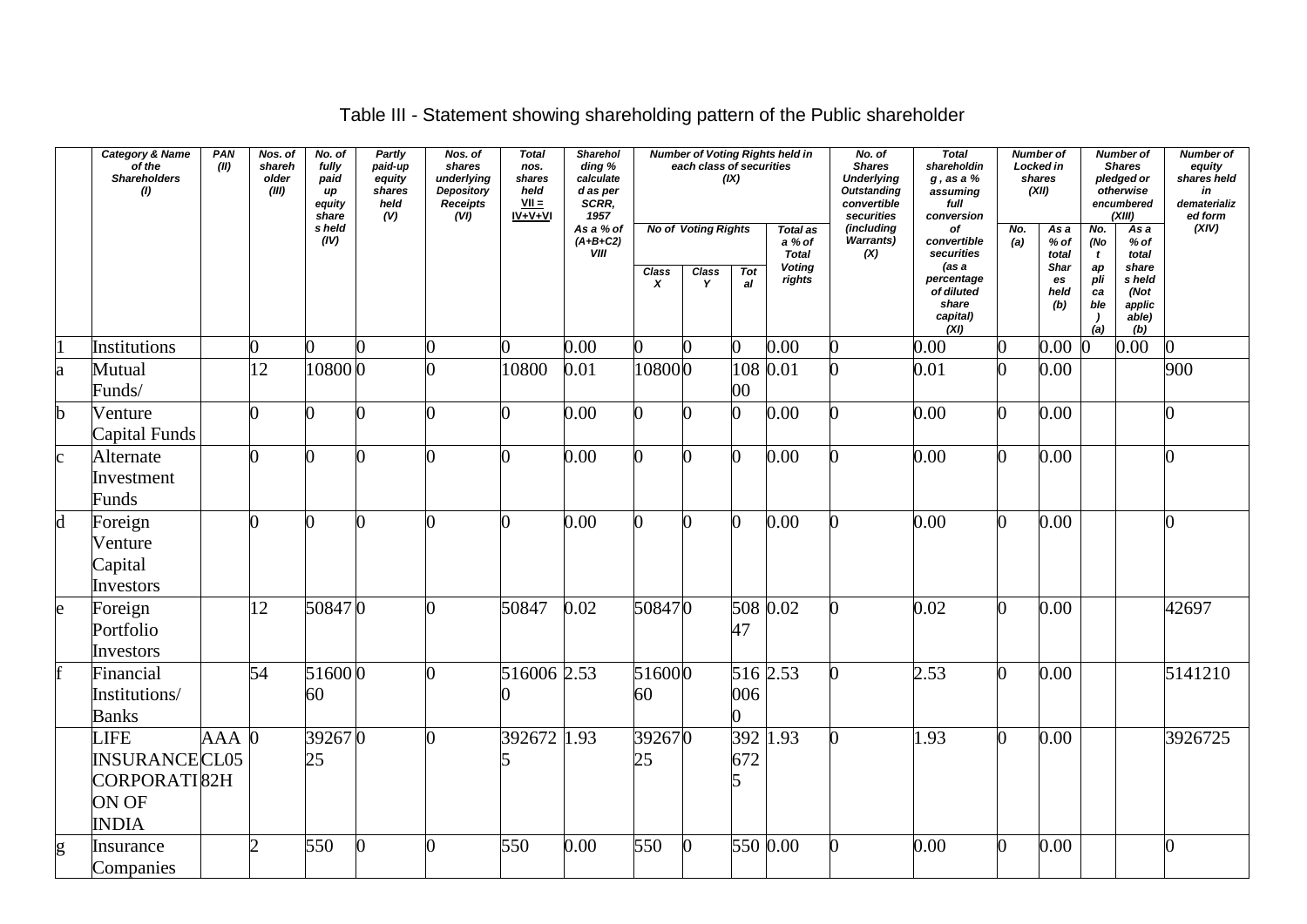| h               | Provident       |         | $\Omega$       | $\overline{0}$ | 0              | 0                    | <sup>0</sup> | 0.00 | $\Omega$ | $\overline{0}$ | O              | 0.00      | 0              | 0.00  | 0              | 0.00      |      | $\overline{0}$ |
|-----------------|-----------------|---------|----------------|----------------|----------------|----------------------|--------------|------|----------|----------------|----------------|-----------|----------------|-------|----------------|-----------|------|----------------|
|                 | Funds/          |         |                |                |                |                      |              |      |          |                |                |           |                |       |                |           |      |                |
|                 | Pension         |         |                |                |                |                      |              |      |          |                |                |           |                |       |                |           |      |                |
|                 | Funds           |         |                |                |                |                      |              |      |          |                |                |           |                |       |                |           |      |                |
|                 | Any Other       |         | $\overline{0}$ | $\Omega$       | O.             | O                    | O            | 0.00 | 0        | $\overline{0}$ | 0              | 0.00      | 0              | 0.00  | $\overline{0}$ | 0.00      |      | $\overline{0}$ |
|                 | (specify)       |         |                |                |                |                      |              |      |          |                |                |           |                |       |                |           |      |                |
|                 | Sub-Total       |         | 80             | 522220         |                | ∩                    | 522225 2.56  |      | 522220   |                |                | 522 2.56  | 0              | 2.56  | $\overline{0}$ | 0.00      |      | 5184807        |
|                 | (B)(1)          |         |                | 57             |                |                      |              |      | 57       |                | 225            |           |                |       |                |           |      |                |
|                 |                 |         |                |                |                |                      |              |      |          |                |                |           |                |       |                |           |      |                |
| $\overline{2}$  | Central         |         | 0              | 0              | 0              |                      | O            | 0.00 | 0        | 0              | $\overline{0}$ | 0.00      | 0              | 0.00  | $\overline{0}$ | 0.00      |      | $\overline{0}$ |
|                 | Government/     |         |                |                |                |                      |              |      |          |                |                |           |                |       |                |           |      |                |
|                 | <b>State</b>    |         |                |                |                |                      |              |      |          |                |                |           |                |       |                |           |      |                |
|                 | Government(s)   |         |                |                |                |                      |              |      |          |                |                |           |                |       |                |           |      |                |
|                 | )/ President of |         |                |                |                |                      |              |      |          |                |                |           |                |       |                |           |      |                |
|                 | India           |         |                |                |                |                      |              |      |          |                |                |           |                |       |                |           |      |                |
|                 | Sub-Total       |         | $\Omega$       | 0              | 0              | ∩                    | O            | 0.00 | O        | n              | O              | 0.00      | 0              | 0.00  | 0              | 0.00      |      | 0              |
|                 | (B)(2)          |         |                |                |                |                      |              |      |          |                |                |           |                |       |                |           |      |                |
| $\overline{3}$  | Non-            |         | 0              | 0              | $\overline{0}$ | 0                    | ∩            | 0.00 | 0        | 0              | $\overline{0}$ | 0.00      | 0              | 0.00  | $\overline{0}$ | $0.00\,0$ | 0.00 | $\Omega$       |
|                 | institutions    |         |                |                |                |                      |              |      |          |                |                |           |                |       |                |           |      |                |
| a               | Individuals -   |         | 64030 511470   |                |                | 1694180              | 680895 33.44 |      | 680890   |                |                | 680 33.44 | $\overline{0}$ | 33.44 | $\overline{0}$ | $0.00\,0$ | 0.00 | 46783673       |
|                 |                 |         |                | 777            |                |                      | 77           |      | 577      |                | 895            |           |                |       |                |           |      |                |
|                 |                 |         |                |                |                |                      |              |      |          |                | 77             |           |                |       |                |           |      |                |
|                 | Individual      |         | 63846 28611 0  |                |                |                      | 286113 14.05 |      | 286110   |                |                | 286 14.05 | $\overline{0}$ | 14.05 | 0              | 0.00      |      | 22536463       |
|                 | shareholders    |         |                | 314            |                |                      | 14           |      | 314      |                | 113            |           |                |       |                |           |      |                |
|                 | holding         |         |                |                |                |                      |              |      |          |                | 14             |           |                |       |                |           |      |                |
|                 | nominal share   |         |                |                |                |                      |              |      |          |                |                |           |                |       |                |           |      |                |
|                 | capital up to   |         |                |                |                |                      |              |      |          |                |                |           |                |       |                |           |      |                |
|                 | Rs. 2 lakhs.    |         |                |                |                |                      |              |      |          |                |                |           |                |       |                |           |      |                |
| $\overline{ii}$ | Individual      |         | 184            | 225360         |                | 1694180 394782 19.39 |              |      | 394780   |                |                | 394 19.39 | 0              | 19.39 | 0              | 0.00      |      | 24247210       |
|                 | shareholders    |         |                | 463            |                |                      | 63           |      | 263      |                | 782            |           |                |       |                |           |      |                |
|                 | holding         |         |                |                |                |                      |              |      |          |                | 63             |           |                |       |                |           |      |                |
|                 | nominal share   |         |                |                |                |                      |              |      |          |                |                |           |                |       |                |           |      |                |
|                 | capital in      |         |                |                |                |                      |              |      |          |                |                |           |                |       |                |           |      |                |
|                 | excess of Rs.   |         |                |                |                |                      |              |      |          |                |                |           |                |       |                |           |      |                |
|                 | 2 lakhs.        |         |                |                |                |                      |              |      |          |                |                |           |                |       |                |           |      |                |
|                 | <b>RUCHIT</b>   | $AND$ 0 |                | 298260         |                | 0                    | 298263 1.46  |      | 298260   |                |                | 298 1.46  | 0              | 1.46  | $\overline{0}$ | 0.00      |      | 2982632        |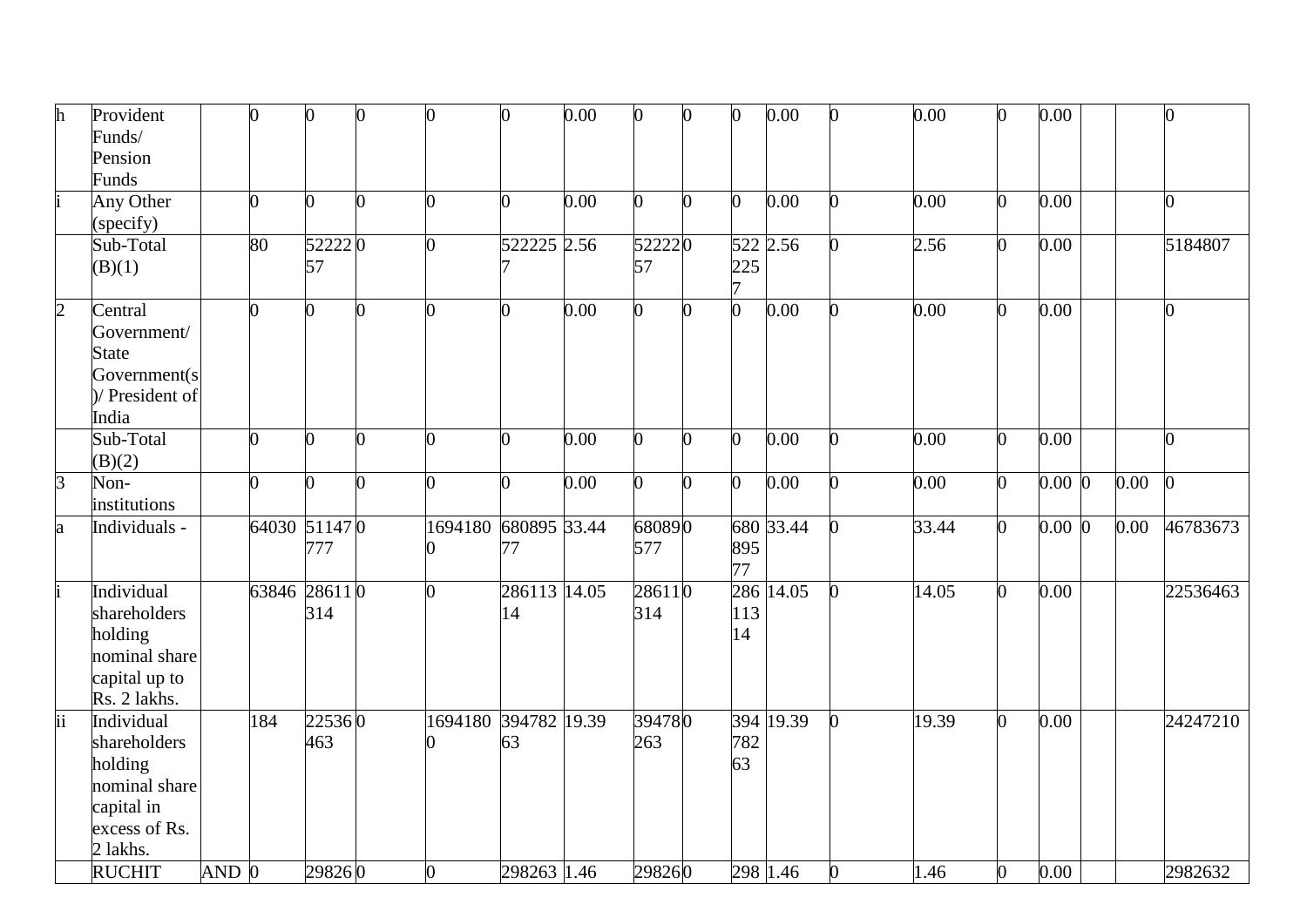|                         | <b>BHARAT</b><br><b>PATEL</b>                                      | PP92<br>02F     |                | 32            |                |   | h.                 |      | $\overline{32}$ |   | 263<br>$\overline{2}$ |           |                |       |                |      |  |                |
|-------------------------|--------------------------------------------------------------------|-----------------|----------------|---------------|----------------|---|--------------------|------|-----------------|---|-----------------------|-----------|----------------|-------|----------------|------|--|----------------|
| $\mathbf b$             | <b>NBFCs</b><br>registered<br>with RBI                             |                 | <sup>0</sup>   | 0             | $\overline{0}$ | ∩ |                    | 0.00 | 0               | 0 | $\overline{0}$        | 0.00      | $\Omega$       | 0.00  | $\overline{0}$ | 0.00 |  | $\overline{0}$ |
| $\overline{\mathrm{c}}$ | Employee<br><b>Trusts</b>                                          |                 | $\Omega$       | $\Omega$      | 0              |   |                    | 0.00 | O.              | n | 0                     | 0.00      |                | 0.00  | $\Omega$       | 0.00 |  | $\overline{0}$ |
| $\overline{d}$          | Overseas<br>Depositories<br>(holding DRs)<br>(balancing<br>figure) |                 | $\Omega$       |               |                |   |                    | 0.00 |                 | O |                       | 0.00      |                | 0.00  | $\overline{0}$ | 0.00 |  | $\overline{0}$ |
| $\overline{e}$          | Any Other<br>(specify)                                             |                 | 2837           | 296610<br>864 |                |   | 296618 14.57<br>64 |      | 296610<br>864   |   | 618<br>64             | 296 14.57 |                | 14.57 | $\overline{0}$ | 0.00 |  | 29401913       |
|                         | Clearing<br>member                                                 |                 | 290            | 212340<br>37  |                |   | 212343 1.04        |      | 212340<br>37    |   | 212<br>343            | 1.04      |                | 1.04  | $\overline{0}$ | 0.00 |  | 2123437        |
|                         | Hindu<br>Undivided<br>Family                                       |                 | 1273           | 334630<br>15  |                |   | 334631 1.64        |      | 334630<br>15    |   | 631<br>15             | 334 1.64  | $\Omega$       | 1.64  | $\overline{0}$ | 0.00 |  | 3345865        |
|                         | Non-Resident<br>Indian (NRI)                                       |                 | 495            | 172930<br>46  |                |   | 172934 0.85        |      | 172930<br>46    |   | 934<br>6              | 172 0.85  |                | 0.85  | $\overline{0}$ | 0.00 |  | 1716600        |
|                         | Overseas<br>Corporate<br><b>Bodies</b>                             |                 | $\overline{2}$ | 398000        |                |   | 39800              | 0.02 | 398000          |   | 398 0.02<br>$00\,$    |           |                | 0.02  | 0              | 0.00 |  | 39150          |
|                         | Trust                                                              |                 | 3              | 184500        |                |   | 18450              | 0.01 | 184500          |   | 184 0.01<br>50        |           | O.             | 0.01  | $\overline{0}$ | 0.00 |  | 18450          |
|                         | <b>Body</b><br>Corporate                                           |                 | 774            | 224040<br>516 |                |   | 224045 11.00<br>16 |      | 224040<br>516   |   | 224<br>045<br>16      | 11.00     | $\overline{0}$ | 11.00 | $\Omega$       | 0.00 |  | 22158411       |
|                         | <b>FINQUEST</b><br><b>FINANCIAL</b><br>SOLUTIONS 17G               | $AAA$ 0<br>CF81 |                | 100200<br>530 |                | ∩ | 100205 4.92<br>30  |      | 100200<br>530   |   | 205<br>30             | 100 4.92  | $\overline{0}$ | 4.92  | $\overline{0}$ | 0.00 |  | 10020530       |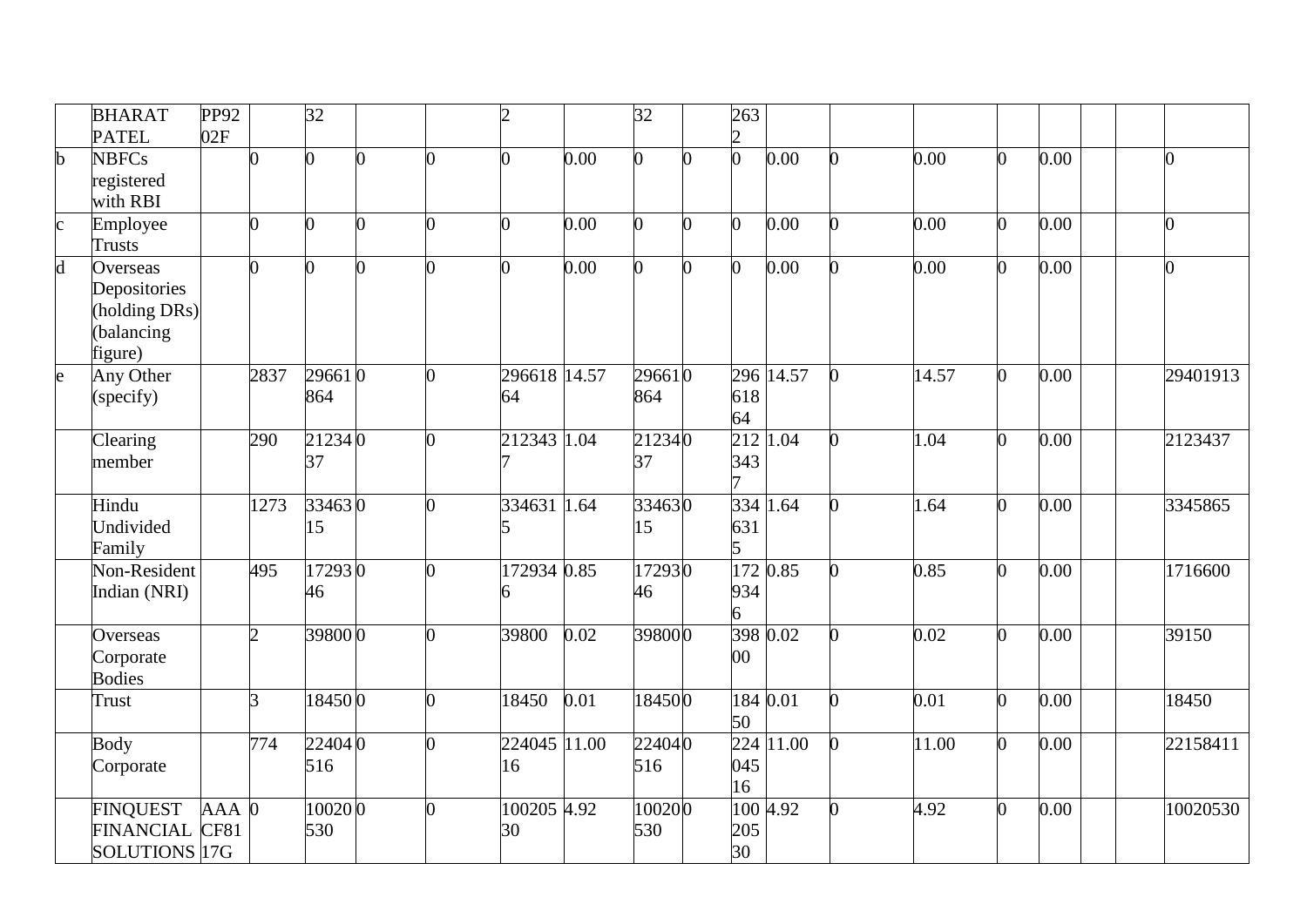| <b>PVT LTD</b>      |               |     |                      |      |        |     |           |       |      |  |          |
|---------------------|---------------|-----|----------------------|------|--------|-----|-----------|-------|------|--|----------|
| Sub-Total           | 66867 80809 0 |     | 1694180 977514 50.80 |      | 977510 |     | 977 48.01 | 48.01 | 0.00 |  | 76185586 |
| (B)(3)              |               | 641 |                      | 74 L | 441    | 514 |           |       |      |  |          |
|                     |               |     |                      |      |        |     |           |       |      |  |          |
| <b>Total Public</b> | 66947 860310  |     | 1694180 102973 53.36 |      | 102970 |     | 102 50.57 | 50.57 | 0.00 |  | 81370393 |
| Shareholding        |               | 898 |                      | 698  | 3698   | 973 |           |       |      |  |          |
| $(B)=$              |               |     |                      |      |        | 698 |           |       |      |  |          |
| $(B)(1)+(B)(2)$     |               |     |                      |      |        |     |           |       |      |  |          |
| $+(B)(3)$           |               |     |                      |      |        |     |           |       |      |  |          |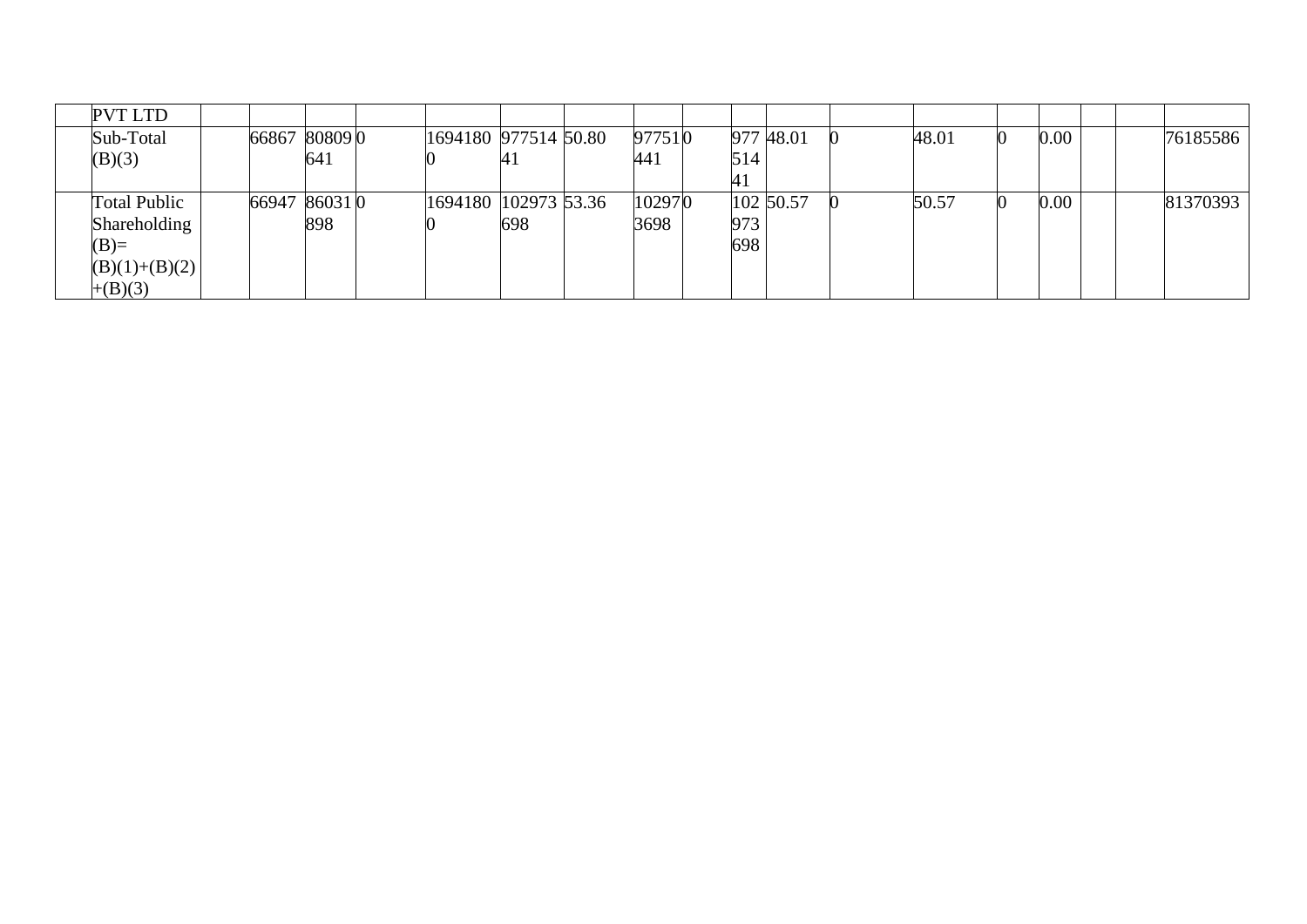|                | <b>Category &amp; Name</b> | PAN  | No. of | No. of          | Partly      | Nos. of                 | Total no.   | <b>Sharehol</b>     |                  |                            |      | <b>Number of Voting Rights held in</b> | No. of                    | <b>Total</b>             |     | <b>Number of</b> |              | <b>Number of</b>     | <b>Number of</b>        |
|----------------|----------------------------|------|--------|-----------------|-------------|-------------------------|-------------|---------------------|------------------|----------------------------|------|----------------------------------------|---------------------------|--------------------------|-----|------------------|--------------|----------------------|-------------------------|
|                | of the                     | (11) | shareh | fully           | paid-up     | shares                  | shares      | $\overline{diag\%}$ |                  | each class of securities   |      |                                        | <b>Shares</b>             | shareholdin              |     | Locked in        |              | <b>Shares</b>        | equity                  |
|                | <b>Shareholders</b>        |      | older  | paid            | equity      | underlying              | held        | calculate           |                  |                            | (IX) |                                        | <b>Underlying</b>         | $g$ , as a $%$           |     | shares           |              | pledged or           | shares held             |
|                | (1)                        |      | (III)  | up              | shares      | Depository              | $V =$       | d as per            |                  |                            |      |                                        | <b>Outstanding</b>        | assuming                 |     | (XII)            |              | otherwise            | in                      |
|                |                            |      |        | equity<br>share | held<br>(V) | <b>Receipts</b><br>(VI) | $IV+V+VI$   | SCRR,<br>1957       |                  |                            |      |                                        | convertible<br>securities | full<br>conversion       |     |                  |              | encumbered<br>(XIII) | dematerializ<br>ed form |
|                |                            |      |        | s held          |             |                         |             | As a % of           |                  | <b>No of Voting Rights</b> |      | <b>Total as</b>                        | (including                | of                       | No. | As a             | No.          | Asa                  | (XIV)                   |
|                |                            |      |        | (IV)            |             |                         |             | $(A+B+C2)$          |                  |                            |      | a % of                                 | <b>Warrants)</b>          | convertible              |     | % of             | (No          | $%$ of               | (Not)                   |
|                |                            |      |        |                 |             |                         |             | (VIII)              |                  |                            |      | <b>Total</b>                           | (X)                       | securities (             |     | total            | $\mathbf{t}$ | total                | Applicable)             |
|                |                            |      |        |                 |             |                         |             |                     | Class            | <b>Class</b>               | Tot  | <b>Voting</b>                          |                           | as a                     |     | Shar             | аp           | share                |                         |
|                |                            |      |        |                 |             |                         |             |                     | $\boldsymbol{x}$ | Y                          | al   | rights                                 |                           | percentage<br>of diluted |     | es<br>held       | pli<br>ca    | s held<br>(Not       |                         |
|                |                            |      |        |                 |             |                         |             |                     |                  |                            |      |                                        |                           | share                    |     |                  | ble          | applic               |                         |
|                |                            |      |        |                 |             |                         |             |                     |                  |                            |      |                                        |                           | capital)<br>(XI)         |     |                  |              | able)                |                         |
| l1             | Custodian/DR               |      |        | 169410          |             |                         | 169418      |                     |                  |                            | 0    | 0.00                                   |                           | 0.00                     |     | 0.00             |              |                      | 16941800                |
|                | Holder                     |      |        | 800             |             |                         | $00\,$      |                     |                  |                            |      |                                        |                           |                          |     |                  |              |                      |                         |
| $\overline{c}$ | Employee                   |      |        |                 |             |                         |             | 0.00                |                  |                            | 0    | 0.00                                   |                           | 0.00                     |     | 0.00             |              |                      |                         |
|                | <b>Benefit Trust</b>       |      |        |                 |             |                         |             |                     |                  |                            |      |                                        |                           |                          |     |                  |              |                      |                         |
|                | under SEBI                 |      |        |                 |             |                         |             |                     |                  |                            |      |                                        |                           |                          |     |                  |              |                      |                         |
|                |                            |      |        |                 |             |                         |             |                     |                  |                            |      |                                        |                           |                          |     |                  |              |                      |                         |
|                | Share based                |      |        |                 |             |                         |             |                     |                  |                            |      |                                        |                           |                          |     |                  |              |                      |                         |
|                | Employee                   |      |        |                 |             |                         |             |                     |                  |                            |      |                                        |                           |                          |     |                  |              |                      |                         |
|                | Benefit)                   |      |        |                 |             |                         |             |                     |                  |                            |      |                                        |                           |                          |     |                  |              |                      |                         |
|                | Regulations,               |      |        |                 |             |                         |             |                     |                  |                            |      |                                        |                           |                          |     |                  |              |                      |                         |
|                | 2014)                      |      |        |                 |             |                         |             |                     |                  |                            |      |                                        |                           |                          |     |                  |              |                      |                         |
|                | <b>Total Non-</b>          |      |        | 169410          |             |                         | 169418 0.00 |                     |                  |                            | 0    | 0.00                                   |                           | 0.00                     |     | $0.00\,0$        |              | 0.00                 | 16941800                |
|                | Promoter-                  |      |        | 800             |             |                         | 00          |                     |                  |                            |      |                                        |                           |                          |     |                  |              |                      |                         |
|                | Non Public                 |      |        |                 |             |                         |             |                     |                  |                            |      |                                        |                           |                          |     |                  |              |                      |                         |
|                | Shareholding               |      |        |                 |             |                         |             |                     |                  |                            |      |                                        |                           |                          |     |                  |              |                      |                         |
|                | $(C)=$                     |      |        |                 |             |                         |             |                     |                  |                            |      |                                        |                           |                          |     |                  |              |                      |                         |
|                | $(C)(1)+(C)(2)$            |      |        |                 |             |                         |             |                     |                  |                            |      |                                        |                           |                          |     |                  |              |                      |                         |

# Table IV - Statement showing shareholding pattern of the Non Promoter- Non Public shareholder